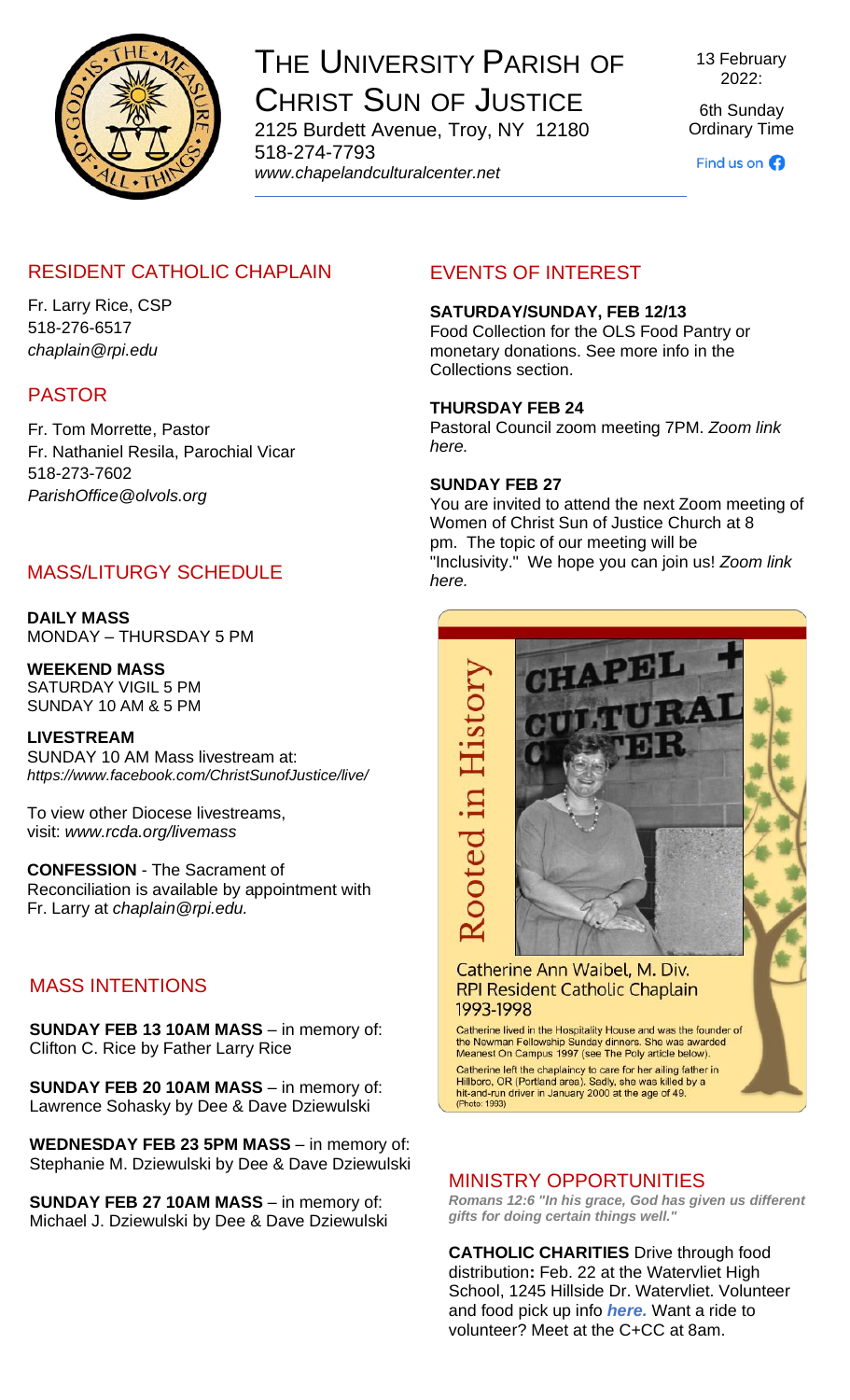# **COLLECTIONS**

Your continued generosity is appreciated! Here are ways to give…

- Mail your collection envelope and/or your check **made payable to Christ Sun of Justice** or place in the collection basket.
- Make an *[online donation](http://chapelandculturalcenter.net/give-back/)* ("Mass donation" in the comments section.)
- FEB 12 & 13 Food collection for OLS Food Pantry or monetary donations payable to Unity House or Bethany Center. The greatest need at the Food Pantry are personal care items: toothpaste, toothbrushes *(adult and child),* band aids, antiseptic cream, bar soap, body wash, shampoo, conditioner, deodorant, razors, shaving cream, hand/body lotion, feminine hygiene products, baby wipes, tissues, paper towels, toilet paper, all-purpose cleaner, laundry detergent, dish detergent, fabric sheets. Thank you for your generosity!

### **NOTES**

**GIRL SCOUT COOKIE BOOTH** – Troop 1303 of Troy will be selling Girl Scout cookies after the 10AM Mass on Sunday Feb 20. \$5-6/box. There will also be a basket to donate cookies to the OLS Food Pantry.

**MASKS** must continue to be worn and social distance maintained at the C+CC given the current guidelines in place at RPI and by the CDC. If you are not fully vaccinated you must also fill out a *[Health Survey.](https://www.chapelandculturalcenter.net/health-survey/)*

#### A FAMILY PERSPECTIVE by Bud Ozar

Today Jesus gives this advice: "Do not let your hearts be troubled." Worry and anxiety can consume our lives preventing us from seeing the love which surrounds us and binds us to one another. Don't miss the forest for the trees. We are living today what we worried about yesterday.



# READINGS FOR THE WEEK

Sunday: [Jer 17:5-8,](https://bible.usccb.org/bible/jeremiah/17?5) [Ps 1:1-4, 6 ,](https://bible.usccb.org/bible/psalms/1?1) [1 Cor 15:12, 16-20,](https://bible.usccb.org/bible/1corinthians/15?12) [Lk 6:17, 20-26](https://bible.usccb.org/bible/luke/6?17) Monday: [Jas 1:1-11,](https://bible.usccb.org/bible/james/1?1) [119:67-68, 71-72, 75-76,](https://bible.usccb.org/bible/psalms/119?67) [Mk](https://bible.usccb.org/bible/mark/8?11)  [8:11-13](https://bible.usccb.org/bible/mark/8?11) Tuesday: [Jas 1:12-18,](https://bible.usccb.org/bible/james/1?12) [94:12-13a, 14-15, 18-19,](https://bible.usccb.org/bible/psalms/94?12) [Mk](https://bible.usccb.org/bible/mark/8?14)  [8:14-21](https://bible.usccb.org/bible/mark/8?14) Wednesday: [Jas 1:19-27,](https://bible.usccb.org/bible/james/1?19) [15:2-3a, 3bc-4ab, 5,](https://bible.usccb.org/bible/psalms/15?2) [Mk](https://bible.usccb.org/bible/mark/8?22)  [8:22-26](https://bible.usccb.org/bible/mark/8?22) Thursday: [Jas 2:1-9,](https://bible.usccb.org/bible/james/2?1) [34:2-7,](https://bible.usccb.org/bible/psalms/34?2) [Mk 8:27-33](https://bible.usccb.org/bible/mark/8?27) Friday: [Jas 2:14-24, 26,](https://bible.usccb.org/bible/james/2?14) [112:1-6,](https://bible.usccb.org/bible/psalms/112?1) [Mk 8:34–9:1](https://bible.usccb.org/bible/mark/8?34) Saturday: [Jas 3:1-10,](https://bible.usccb.org/bible/james/3?1) [12:2-5, 7-8,](https://bible.usccb.org/bible/psalms/12?2) [Mk 9:2-13](https://bible.usccb.org/bible/mark/9?2) Sunday: [1 Sm 26:2, 7-9, 12-13, 22-23,](https://bible.usccb.org/bible/1samuel/26?2) [Ps 103:1-4, 8,](https://bible.usccb.org/bible/psalms/103?1) 

#### **CONTACTS**

Fr. Larry Rice, CSP **Tracy Watson**<br> **Resident Catholic Chaplain** RPI Associate Catholic Chaplain **The** *Director of C+CC* 

*[holbrm@rpi.edu](mailto:holbrm@rpi.edu) 518-276-6518* **Tom Reale**

**Christine Relyea** Interim Admin Asst. *[crelyea28@gmail.com](mailto:crelyea28@gmail.com)*

*Resident Catholic Chaplain <br>
RPI Associate Catholic Chaplain* 10 Tom Phelan Place, Troy *[spiritual.advisorCCC@gmail.com](mailto:spiritual.advisorCCC@gmail.com) [krolik2@rpi.edu](mailto:krolik2@rpi.edu)* 518-274-7793 *[chaplain@rpi.edu](mailto:chaplain@rpi.edu)* 518-274-7793 ext. 11 or 518-233-4514 Office Hours 9am – 5pm

*Chaplains' Office: Parish Trustees:* **Barbara Musial Mary Crangle Nagy Director of Music**<br> *Crangle mary* @gmail.com **Director of Music**<br> *Director of Music* Office Manager *cranglemary @gmail.com* 

*[realet@gmail.com](mailto:realet@gmail.com)*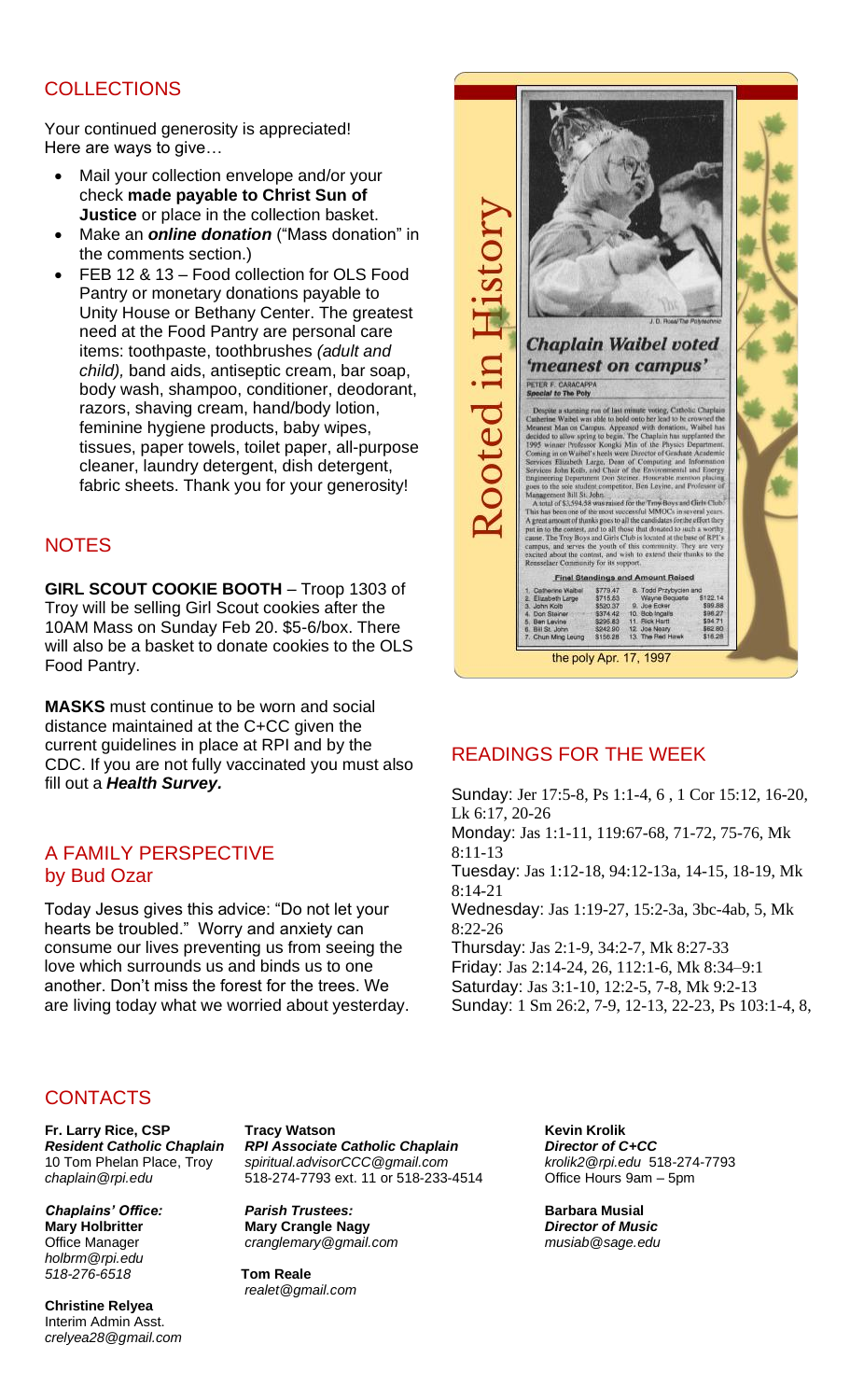







# SPIRITUAL SEEDS

**by Tracy Watson, RPI Associate Catholic Chaplain** *[spiritual.advisorCCC@gmail.com](mailto:spiritual.advisorCCC@gmail.com)*

02/11/22

What's the Wordle? Greetings all!

By now you may have noticed I enjoy the dynamic between "playing on words" and it's attention-grabbing reflection that may be induced. "What's the Word?", that is to say, what is it that God is calling each of us to hear, to be attentive to, and to respond to is an on-going "million dollar question"!

Where/when during our faith community's liturgy, our Mass, do you hear God speaking to you? During the homily? Or maybe during the Prayers of the Faithful? Perhaps during the announcements? Possibly it's a lyric that grabs at you. In the words of poet Mary Oliver "Pay attention. Be astonished. Tell about it."

#### Upcoming Events

Sunday, Feb 13th: "Come for Mass, Stay for the first half of the Big Game" gathering at C+CC Monday, Feb 14th: "The Dating Project" look at building healthy relationships 7:30pm-9:30pm at C+CC

Tuesday, Feb 15th: Bible Study @7pm

Tuesday, March 1st: Shrove Tuesday Pancakes after Mass



### COLLEGE KNIGHTS OF COLUMBUS COUNCIL #13635 **by Andy Bouffard** *[bouffa@rpi.edu](mailto:bouffa@rpi.edu)*

By Patrick E. Kelly, [Supreme](https://www.kofc.org/en/resources/faith-in-action-programs/faith/pilgrim-icon/5050-pilgrim-icon-prayer-booklet.pdf) Knight

"Flowing from the Year of St. Joseph declared by Pope Francis, and inspired by his apostolic letter *Patris Corde*, comes our Pilgrim Icon Program in honor of St. Joseph [2021-2023].

St. Joseph carried out his mission of raising, guarding and preparing Christ quietly, courageously and faithfully. For that faithful work, St. Joseph was

rewarded — not with seeing the fruits of his labor in this life, but with the incomparable prize of glory in heaven.

This beautiful icon is housed at St. Joseph's Oratory in Montréal, Canada's preeminent

Shrine to St. Joseph, founded by St. André Bessette. The original is written (prayerfully painted) by Elizabeth Bergeron [SJSH] from a drawing by famed iconographer Alexandre Sobolev. In the image, St. Joseph stands with his eyes cast humbly down, but with a determined strength in his face. In his covered arm he bears the Child Jesus, whose own hand is raised, blessing the world. In his right arm, St. Joseph holds a flowering staff, a sign that he was chosen by God. The white lilies of the staff signify his purity and chastity.

Taken together, the icon provides a window into the life and mission of this courageous father, a man who was



one of us and yet called to a mission of incomparable significance. Our world desperately needs men and women of courage. But in a particular way, it needs courageous fathers men willing to stand up and to carry out their own mission of protecting, defending and raising future generations. It needs men willing to risk it all, in order to offer the world Jesus. In short, our world needs men in the model of St. Joseph." St. Joseph, pray for us.